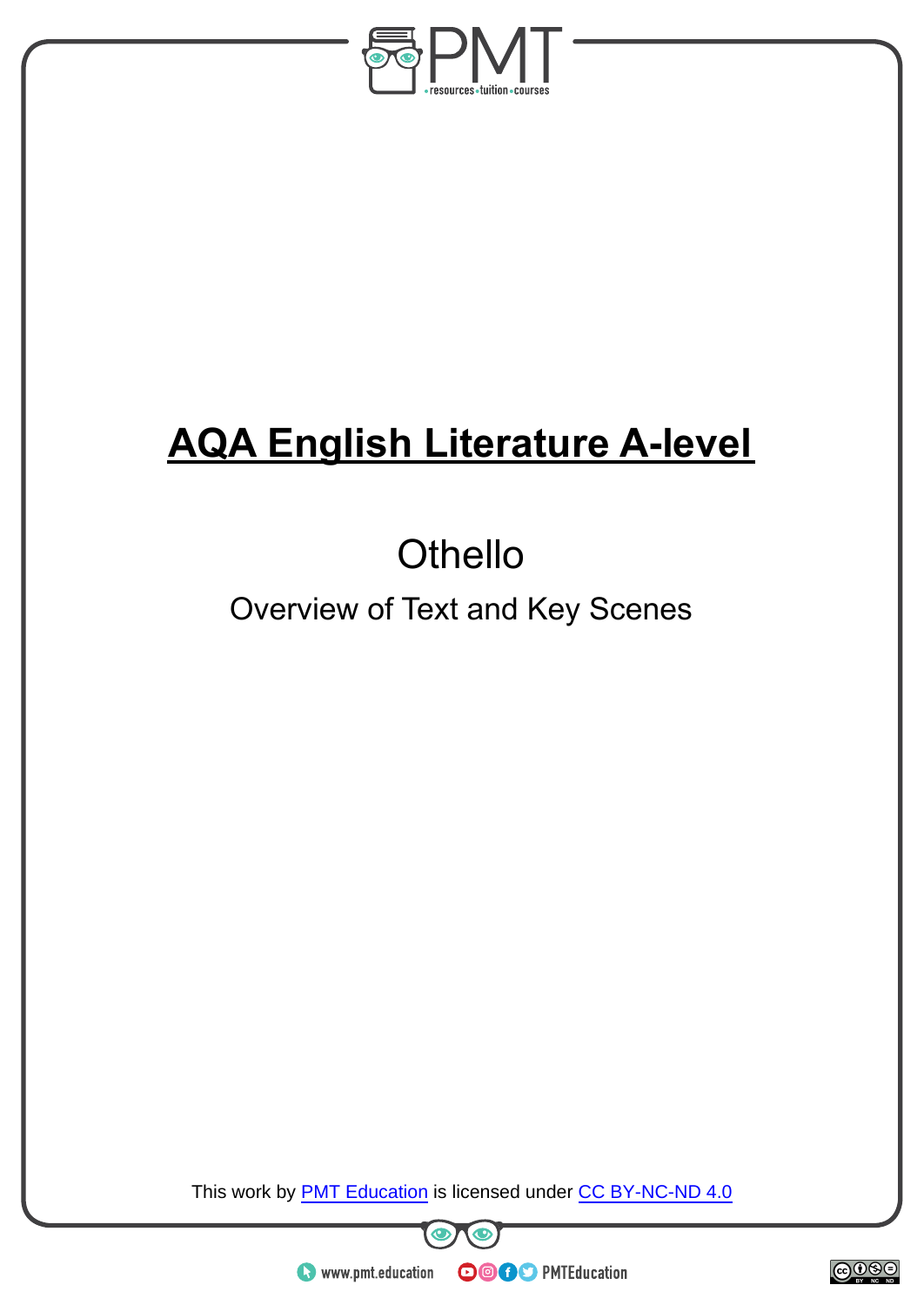

### **Overview**

*Othello*, thought to have been written in **1603**, is one of William Shakespeare's most famous plays. It is set in **Venice** and **Cyprus** in the late sixteenth century, roughly contemporary to when it was written. It consists of five acts and is an example of a **Shakespearean tragedy**, following the titular hero, a 'Moor', whose flaws and misjudgements lead to his as well as other characters' downfalls. Shakespeare delves into the **psyches** and **motivations** of Othello and those of the antagonist **Iago**, an **ensign** who falsely convinces Othello that his wife has been unfaithful. The play explores **love** and **jealousy**, **racism** and **prejudice**, **deception** and **manipulation**, **revenge**, and **justice**. Its central focus on love and revenge, which has captured readers and audiences for centuries; it is still performed all over the world today.

#### **Genre**

*Othello* is one of the great **Shakespearean tragedies**. It is primarily the tragedy of Othello himself and of his fall from grace, but also a **love tragedy** as the relationship between Othello and Desdemona breaks down. These two different tragic paths are **interwoven**: the interracial marriage-of-equals is in part a cause of Othello's decline, as his marriage to a noble Venetian lady is what Iago uses to manipulate him.

Shakespeare draws on the **Ancient Greek** genre of tragedy in *Othello*. His play follows some typical **tragic conventions**: it is the story of a strong and striking hero whose **misjudgements** and flaws lead to widespread suffering, and ultimately the death of himself and those around him.

There are some important keywords to learn when it comes to tragedy. The tragic hero's **hamartia** is his fatal flaw which leads to his downfall; it is the cause of mass suffering and calamity. Most noteworthy is that in a tragedy, the tragic events are the result of **man's own actions**. Although tragic heroes tend to have numerous flaws or failings of judgement, there is one main cause of their tragic trajectory. Othello's **hamartia** is generally considered to be **jealousy**,

#### AO5 TIP

Several literary critics have written on tragedy in Shakespeare. A.C.Bradley observed that '[t]he centre of the tragedy [...] may be said with equal truth to lie in action issuing from character, or in character issuing in action" (Shakespearean Tragedy, 1904).

which enables him to be tricked and manipulated by Iago. It is also worth thinking about the other flaws in Othello's character, for example his **insecurity** and **gullibility**, and how they interact with his hamartia. You could also consider how the **tragedy of love** is important here: Othello kills Desdemona as a result of a **jealous rage**.

At the end of a classical tragedy, the hero experiences a moment of **anagnorisis**, in which he becomes aware of his mistakes and misjudgements. This is often followed by **catharsis**, an emotional release in which the protagonist realises that his downfall was brought about by his own actions and errors. This is a moment of **cleansing**, and of clearing the soul of wrongdoing; in **spectating** the play, the audience experiences a similar cleansing and feels a strong emotional release as well. This moment of realisation always comes too late, and this contributes to the tragedy of the situation: the hero is ready to amend but, due to his own actions, this is no longer possible.

**OOOO** PMTEducation

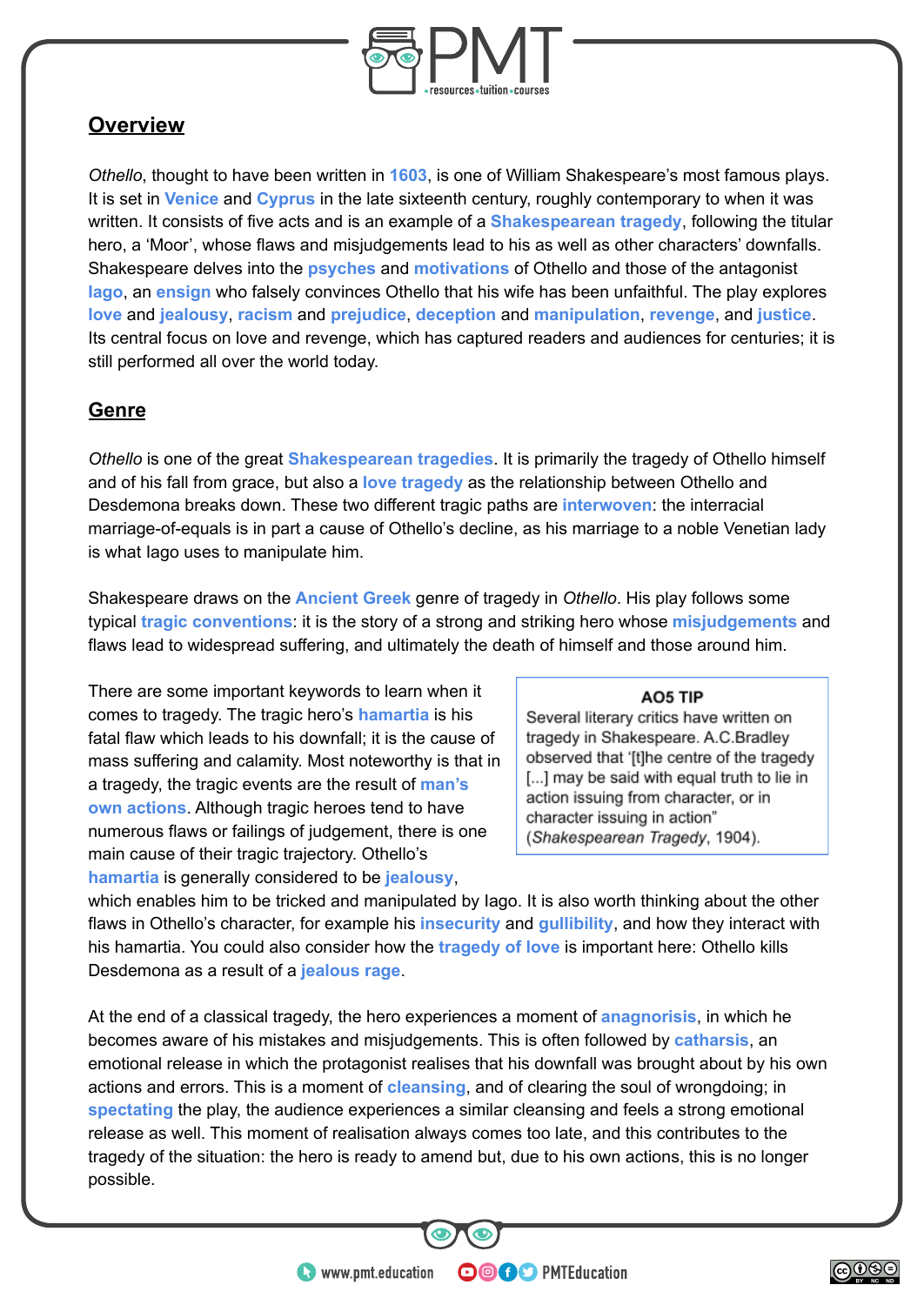

Although *Othello* is a tragedy, there are also some unusual aspects of the play which do not fit quite so clearly into this genre. Othello holds a high rank in the military (a general), but he is not a king or a nobleman in the way some of Shakespeare's other famous tragic heroes are (e.g. Hamlet, Macbeth, King Lear); he is more **ordinary**. He is also an **outsider** in Venetian society due to his race and seeming **'otherness'**.

#### **Structure**

*Othello* spans **five acts**, typical of a Shakespearean tragedy. In fact, the structure of the play ties in with its genre: across the five acts, we follow the tragic hero's **rise**, followed by a **reversal of his fortune**, through to his **fall**.

Othello is at his noblest in Act I. His language is **elevated** and **controlled**:

**"Most potent, grave, and reverend signiors, My very noble and approved good masters, That I have ta'en away this old man's daughter, It is most true"** (Act I Scene III).

He speaks in elevated **blank verse** and is polite and gracious towards the Senators whom he addresses. He is **modest** as well: he goes on to claim **"Rude am I in my speech"** (Act I Scene III) although his actual words prove otherwise. His fluent language gives us the impression of a character who is **commanding** and **dignified**, a conspicuous and striking tragic hero who is primed for a reversal of fortune.

By Act IV, his verse has broken down and become **fragmented** and **confused**:

**"Lie with her! lie on her! We say lie on her, when They belie her. Lie with her! that's fulsome. --Handkerchief--confessions--handkerchief!--[...]--Is't possible?--Confess--handkerchief!--O devil!--"** (Act IV Scene I).

This reads more like a **train of thought** than an elevated speech. His speech is now broken down into **short sentences and exclamations** as his own mental state breaks down as well. The frequent exclamation marks and pauses also indicate his **nervousness** and **lack of composure**, a strong contrast to Act I.

This break-down of **language** is closely tied to the **play's structure**, as it allows us to track the rise and fall from grace of the tragic hero across the five acts.

**OOOO** PMTEducation

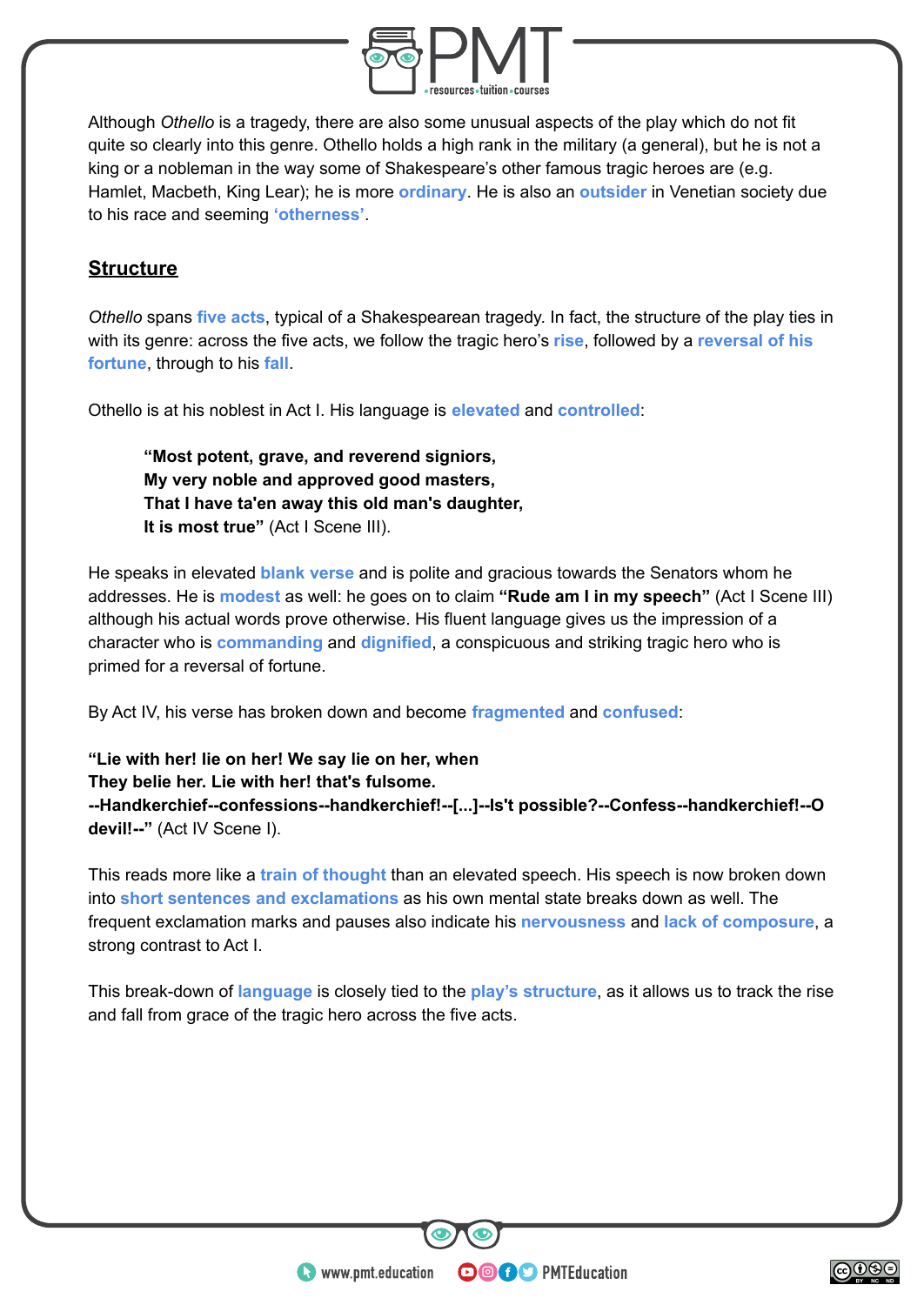

#### **Key Themes**

**Love** is one of the main themes in *Othello*. The play primarily focuses on Othello and Desdemona's relationship which is initially a **genuine** and reciprocal **marriage of equals**; he says that **"She loved me for the dangers I had passed / And I loved her that she did pity them"** (Act I Scene III). The **splitting** of this sentence evenly across two lines of **iambic pentameter** indicates their **reciprocal love**, as their love is evenly shared and divided across the two lines. However, Othello's love for Desdemona is used **against him**. Iago draws on Othello's **marital insecurities** - the fact that he married a white Venetian woman, and that her father disapproved of the match - to turn him against his wife.

The theme of love is closely tied to **jealousy**, which we have already identified as Othello's **fatal flaw**. But Othello is not the only character prone to jealousy, as it is **Iago's jealousy** of Cassio's promotion that triggers the entire storyline. Shakespeare uses the famous metaphor of jealousy as **"the green-eyed monster which doth mock / The meat it feeds on"** (Act III Scene III). This creates an image of characters who are helpless in the face of their own jealousy; it is a **destructive** and **monstrous** force throughout the play.

**Race** is another key theme in *Othello*. **Racist stereotypes** and **assumptions** are rife throughout, and inform many of the characters' actions. Iago constantly uses **derogatory** and **racist language** to describe Othello. He **dehumanises** him (**"An old black ram/Is tupping your white ewe"** (Act I Scene I)) and calls him the spawn of the **devil** (he says to Brabantio **"the devil will make a grandsire of you",** Act I Scene I). Brabantio despises the match and does not believe Desdemona could have married him willingly (**"O thou foul thief, where hast thou stow'd my daughter? / Damn'd as thou art, thou hast enchanted her",** Act I Scene II). Some critics and viewers have thought that Shakespeare presents Othello as nothing more than a **stereotype** of a Moor. For example, in Act III Scene III there are fewer than **400 lines** between Othello declaring his love for Desdemona (**"Perdition catch my soul / But I do love thee"**) and confessing his **hatred** and **desire to murder** her (**"I will withdraw / To furnish me with some swift means of death / For the fair devil"**). In the first Act, Iago declares that **"[t]hese Moors are changeable in their wills"** (Act I Scene III), implying that Othello is more **prone to jealousy** and easily turns on his wife because he is of **African** descent. **Hugh Quarshie**, who played Othello in the **2015 RSC** production, discussed his initial reluctance at taking on the role for fear of **reinforcing racist stereotypes.**

#### AO4/AO5 TIP

In 2015, the RSC held a debate titled 'Is Othello a racist play?' in which the actor Hugh Quarshie (who played Othello in the RSC 2015 production) explained his 'worry' that Othello quickly succumbs to lago's manipulations 'because of the convention of the Moors being perceived to be prone to jealousy, to irrationality, to violence'. He went on to say that a stereotype of the Elizabethan stage was that 'whenever a Moor appeared, that usually signalled something menacing, or a threat to the social, moral, and sexual order of society'. For example, Aaron, a Moor in Shakespeare's Titus Andronicus, is a caricature of violent and remorseless evil.

**OOOO** PMTEducation

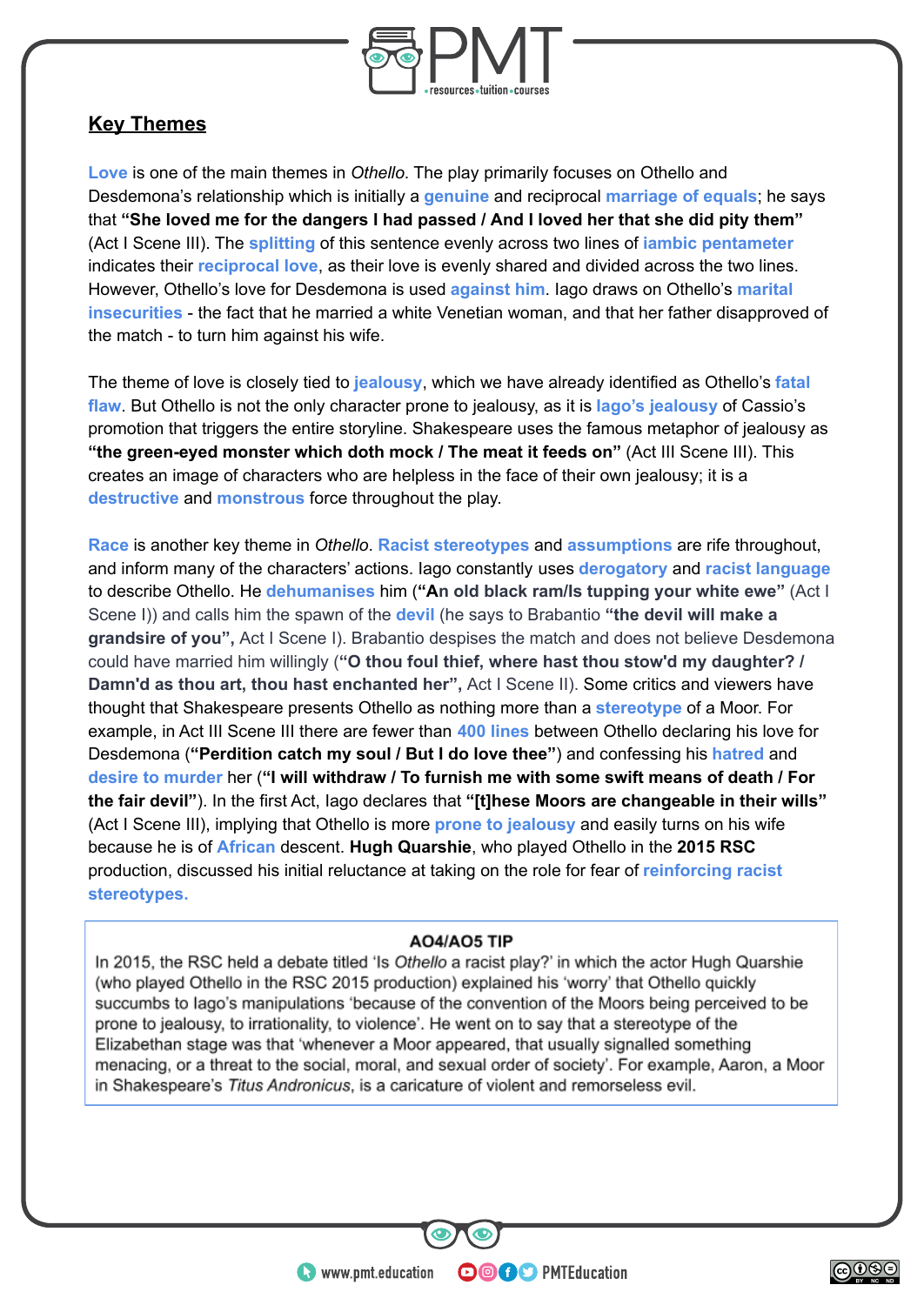

**Truth** and **deception** are also important in *Othello*. Iago is a character brimming with deception: early on in the play he admits **"I am not what I am"** (Act I Scene I), and the audience is left wondering what motivates his **evil actions**. Othello, on the other hand, is a character striving for **truth** and **honesty**. He calls Iago **"honest Iago"** four times in the play, and he will not doubt Desdemona without the **"ocular proof"** of her **infidelity**, and Iago must **"be sure thou prove my love a whore"** (Act III Scene III). Othello's insistence on honesty and evidence speaks to his **integrity** as the play's protagonist, but even this is turned against him when Iago feigns the evidence of Desdemona's **unfaithfulness** with the **handkerchief**.

#### **Context**

The settings in *Othello* are **integral** to the plot. In the late 16th and early 17th centuries, **Venice** was famed for its **wealth**, **cosmopolitan culture**, and **political stability**. It was thought of as a place of **female promiscuity** and **sexual freedom**, and as a **mixing pot** filled with people of different races. It was renowned for the freedom it offered its diverse range of citizens, many of whom (like Othello) were **immigrants** who had adopted **Venetian values**. It was both **familiar** and **exotic**, situated in Europe but with close trading ties to the Middle East and North Africa. Its **geographical closeness** but simultaneous **otherworldliness** make it an excellent location for Shakespeare to explore **human relationships**, especially interracial and intercultural ones. Although Othello is still an outsider, he nonetheless has a place in the multicultural Venetian society.

Much of the play is also set at an outpost in **Cyprus**, in the **Venetian-Ottoman wars** throughout the late 16th century. Cyprus is even further removed from the Venetian setting where the play begins, both geographically and culturally. The further the action is removed from the perceived 'civilisation' of Europe, the more we see the **break-down** of **relationships** and **civility**.

Othello is a **'Moor'** but this had numerous different connotations in Shakespeare's England. Today, the part is nearly always performed by a **black actor**, and Iago's **derogatory descriptions** of Othello describe him as black. But the word 'Moor' was also used in the 16th and 17th centuries to describe the people of North Africa as well, so Othello's exact race is **unknown and debated**. **Performance history** should be considered as well: the role was written for a white actor. **Richard Burbage**, one of the most famous actors in Shakespeare's company, is most likely the first actor to have performed the role, wearing **black make-up** and a wig made from **black lambswool**.

# **Characters**

● *Othello:* the play's **protagonist**. A **'Moor'** whose precise background is unknown, but who converted to **Christianity** and became a **military general** in the **Venetian army**. At the beginning of the play he is a **composed** and **powerful** figure, but he easily falls prey to his own **insecurities** and Iago's **manipulations**, and his love for his wife, Desdemona, is turned against him into an all-consuming **jealous rage**.

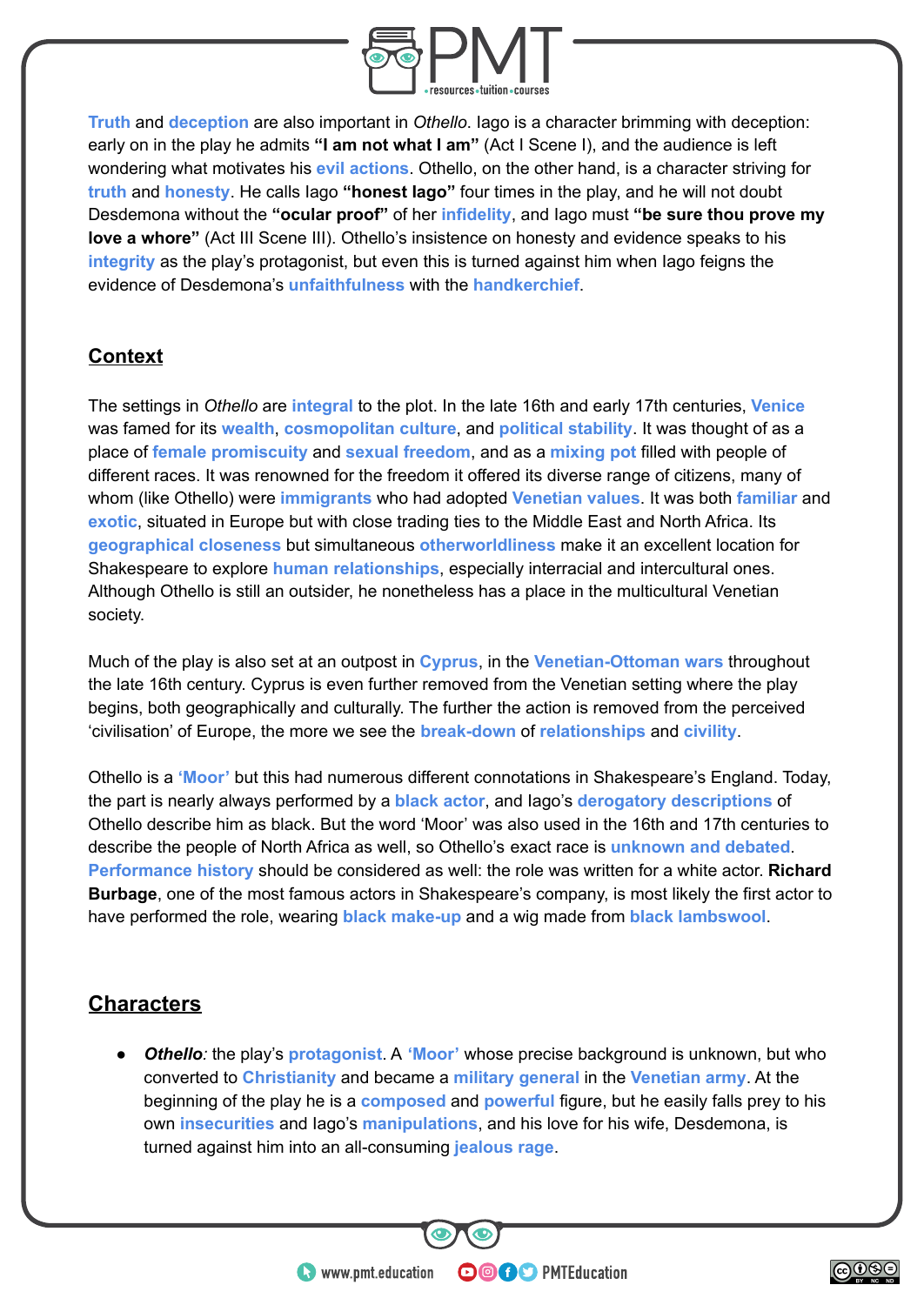

- **Desdemona**: the **daughter** of Venetian senator Brabantio, and **wife** of Othello. She is a good and loyal wife. She follows Othello to war in Cyprus. She also has some **strong-willed** moments, for example she attempts to persuade Othello to forgive Cassio in Act III Scene III. On her deathbed she is an image of **virginal innocence**, lying in her wedding sheets and still declaring **"the loves I bear to [Othello]"** (Act V Scene II).
- **Iago**: Othello's **ensign** and the play's **antagonist**. Iago is generally considered to be the most **evil** of Shakespeare's villains. He turns Othello against Desdemona through careful **manipulation**, but his **motivations** are never entirely clear. He is in-part **jealous** that Othello did not promote him (see Act I Scene I), and in-part driven by **racially-motivated hatred**. He **refuses to repent** at the end of the play.
- **Emilia**: the **wife** of Iago, and Desdemona's attendant. She is **suspicious** of her husband but only realises his duplicitous plan when it is too late and her mistress is dead. It is Emilia who **exposes Iago** to Othello: **"may his pernicious soul / Rot half a grain a day! he lies to the heart"** (Act V Scene II).
- **Brabantio**: Desdemona's **father** and a Venetian **senator**. He **disapproves** of the match between his daughter and Othello, which has taken place in secret. In fact, he is convinced that Othello has **"enchanted"** her into marriage (Act II Scene II).
- **Cassio**: Othello's **lieutenant** and a **friend** of Desdemona. Iago uses this friendship, and Cassio's youth, to play on Othello's insecurities and to convince him that Cassio is Desdemona's lover.
- **Roderigo**: a nobleman in **love** with Desdemona. He teams up with Iago and pays him to court Desdemona on his behalf, little knowing Iago's true motives. Iago convinces Roderigo to assist him in killing Cassio, but then subsequently kills him to keep his cover.
- **Bianca: a courtesan** who is in love with Cassio. When Othello overhears Cassio talking about Bianca, Iago convinces him that he is talking about Desdemona instead.
- **The Duke of Venice:** the **leader** of the governing authority in Venice. He **reconciles** the disagreement between Othello and Brabantio over the former's marriage, and he appoints Othello to the outpost in Cyprus.
- **Gratiano**: Brabantio's brother. He finds the wounded Cassio after he has been attacked by Roderigo.
- **Lodovico**: a distant relative of Desdemona. He acts as a messenger between Venice and Cyprus.
- **Montano:** the governor of **Cyprus** before Othello. In Act II, he fills us in on the status of the war.

**OOOO** PMTEducation

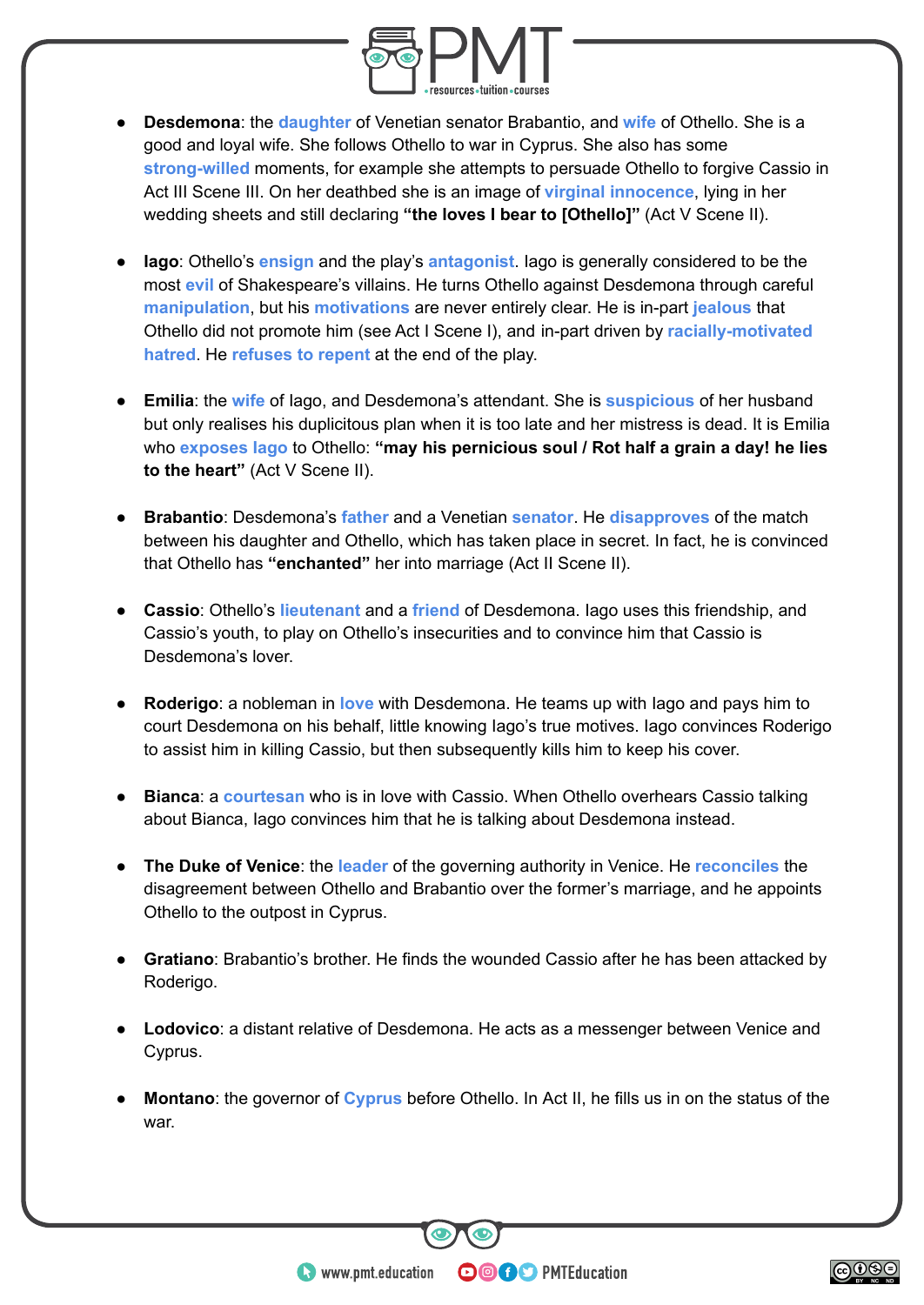

# **Quick Summary**

#### **Act 1**

- As the play opens, Iago is telling Roderigo that he **hates** Othello because Othello **promoted** Cassio instead of him. Iago's hatred for Othello is obvious.
- Iago and Roderigo travel to Brabantio's house, the father of Othello's newly-wed, to tell him of his daughter's marriage to 'the Moor'. Brabantio is **angered** and orders **Othello's arrest**.
- Brabantio and Othello appear before the governing Duke of Venice, and Othello explains that Desdemona fell in **love** with him after hearing **stories** about his life. She is called to witness and confirms her genuine love for him.
- Othello is called to **Cyprus** to command a force against the **Turks**, and Desdemona accompanies him.
- In a moment alone with Roderigo again, Iago convinces him to follow them to Cyprus and tells the audience of his plan to convince Othello that Desdemona is having an **affair** with Cassio.

#### **Act 2**

- Cassio, Iago, Desdemona, and Emilia disembark in Cyprus and are greeted by the governor. The **friendship** and **goodwill** between Cassio and Desdemona is apparent, and Iago will use this to his **advantage**.
- Othello arrives and announces a night of **celebrations** because the Turkish fleet was wrecked in a storm.
- Iago begins his plan to manipulate Othello. He convinces Roderigo to pick a **fight** with the **drunk Cassio** and in the midst of this the governor of Cyprus becomes injured.
- Othello **dismisses** Cassio from his service.
- **Feigning friendship**, Iago advises Cassio to speak to Desdemona and enlist her help in seeking Othello's forgiveness.
- Iago delivers another **soliloquy**, telling the audience that his plan is going well so far.

#### **Act 3**

- Desdemona is **sympathetic** with Cassio's situation and promises to speak to Othello on his behalf. She wholeheartedly **defends** Cassio to her husband, and asks him for a pardon.
- Immediately after, Iago begins to convince Othello explicitly that there is something between Cassio and Desdemona: **"Look to your wife; observe her well with Cassio"** (Act III Scene III). Othello is now thoroughly **suspicious** but has no proof.
- Desdemona drops her **handkerchief** and Emilia takes it, saying Iago asked her to steal it **"a hundred times"** (Act III Scene III).Othello returns to Iago, angry that he let himself be swayed by Iago. He insists the Iago provide some **"ocular proof"** (Act III Scene III) before he goes any further.
- Iago claims he has heard Cassio **sleep-talking** about Desdemona, and that he has seen him using Desdemona's **handkerchief**. This is proof enough for Othello, and he decides that he will **kill** his wife and Iago will kill Cassio.

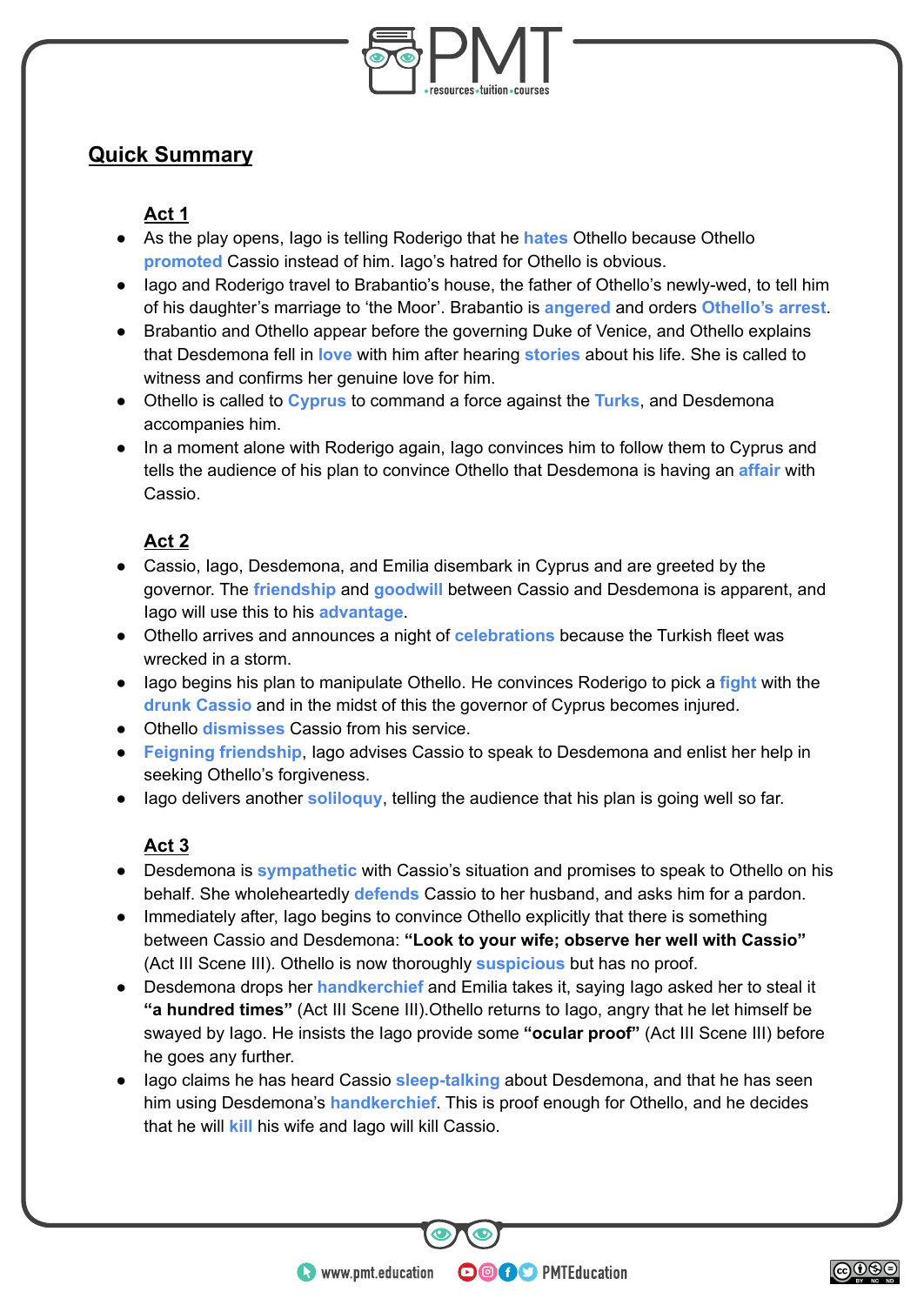

● Desdemona is **upset** that she has lost the handkerchief as it was a gift from Othello. She again tries to **convince** her husband to forgive Cassio, but this only **hardens Othello's heart** against her.

#### **Act 4**

- **Feigning supportiveness**, Iago continues to talk to Othello about Cassio and Desdemona. He stages a conversation between himself and Cassio for Othello to overhear; he asks Cassio about his lover Bianca, but tells Othello that they are discussing Desdemona.
- Othello's **mental state** worsens and he determines to kill Desdemona that evening.
- Desdemona defends Cassio once again and Othello **hits** her.
- Emilia helps Desdemona prepare for bed and is concerned about Othello's behaviour, but Desdemona stays loyal to her husband.
- Emilia delivers a speech in which she **blames men** for not understanding that women have feelings just as men do.

#### **Act 5**

- Roderigo **attacks** Cassio, who stabs Roderigo in return. Othello overhears and thinks that Iago has killed Cassio, as they agreed. Iago pretends to be enraged at Roderigo's actions and **kills him**.
- Othello enters the **bedchamber** where Desdemona is sleeping. He urges her to **confess** and **suffocates** her when she will not admit her guilt.
- Emilia enters and tells Othello that lago was lying and that she took Desdemona's handkerchief and gave it to her husband. Iago **stabs** her, and Othello **realises** he has been tricked.
- Iago is **arrested**, and Othello **stabs himself** in grief.

# **Analysis - Act I**

- Significantly, Iago and Roderigo are the first characters we are introduced to in the play, rather than Othello himself. This creates **anticipation**, but it also **alters our opinion** and **interpretation** of the titular character. The fact that we meet Iago first, and hear his opinion towards Othello, sets us up to be **sympathetic** towards Iago.
- Knowing nothing of Othello's true character at this point in the play, we easily believe Iago's depiction of him. He is not mentioned by name but is referred to simply as **"the Moor"** (Act I Scene I). Already in the opening scene, Shakespeare establishes the idea that Othello will be **defined by his race**, and this is something that repeats throughout the play.
- However, Iago's **true villainy** quickly becomes obvious and we are not sympathetic towards him for long.
- Act I is important in establishing the characters and their backgrounds:
	- Othello 'the Moor' is an **outsider**, and we see this in Iago's and Brabantio's treatment of him.
	- The Venetians **disapprove** of Othello's marriage to Desdemona. Act I Scene III gives us an important insight into their relationship and establishes their **marriage** as one between **equals**.

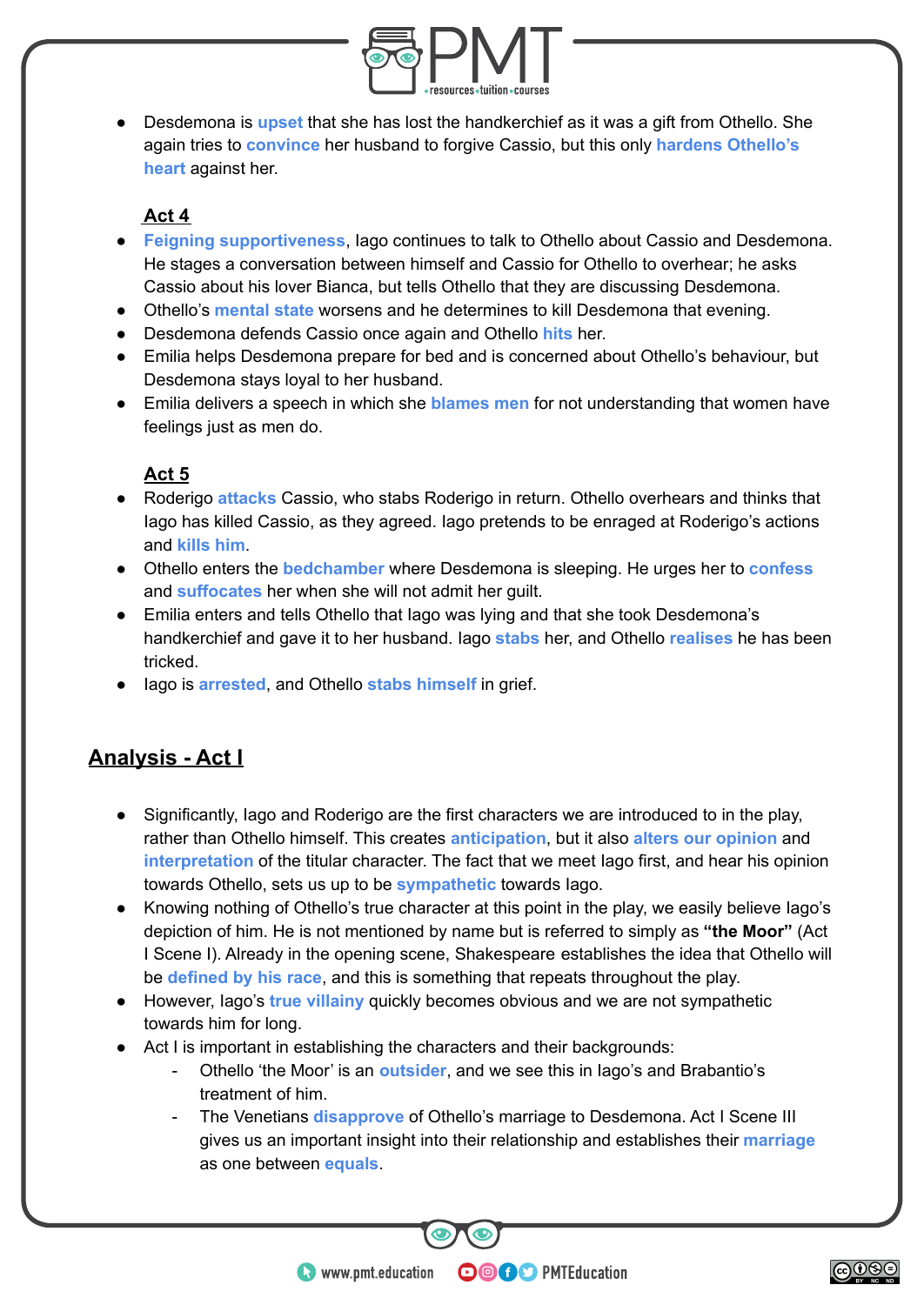

- Desdemona is **strong** and **outspoken** rather than **passive**. She **defends her love** for Othello and speaks directly to the Duke of Venice using an **imperative**: **"Most gracious duke, / To my unfolding lend your prosperous ear"** (Act I Scene III). Through her language, she **demands** that the Duke listens to her.
- In this Act, we also gain a sense of the **importance of Iago**. He both opens and closes Act I and this establishes him as a **structurally dominant** character who is integral to how the plot unfolds.

#### **Key Quotes & Analysis**

**● Act I Scene I: "an old black ram / Is tupping your white ewe"**

This is the first of many **animalistic** and **racist** descriptions. This **dehumanises** Othello, describing him with **bestial lusts**. This **vulgar** description puts Desdemona in a position of virginal innocence, but as a woman who is dominated by her animalistic husband: she is **"white"** and is the **grammatical object** of the sentence (Othello is the **subject**). The bestial language that is used to describe Othello would have had particular resonance for Shakespeare's audience. The **Great Chain of Being** was a **hierarchical Christian structure** which ranked all beings, from God at the top, down through angels, humans, animals, and plants. Animals were even **lower** than the **lowliest of humans**, and this quote therefore demonstrates Iago's belief that 'Moors' (people of African descent) are **lowlier than Europeans**, and are even **less than human**. In this opening scene, Othello is also referred to as a **"Barbary horse"** and he and Desdemona having sex are **"making the beast with two backs"**. Furthermore, to Shakespeare's contemporary audience the word **"black"** refers not only to colour but also to **morality**; as the opposite of white, black stood for **evil** and the **devil**. By drawing attention to Othello's colour, Iago emphasises his apparent evil nature.

**● Act I Scene I: "Were I the Moor I would not be Iago. / In following him I follow but myself; / Heaven is my judge, not I for love and duty, / But seeming so for my peculiar end… I am not what I am"**

We often need to break down Iago's language in order to understand it fully, and this fits with his **deceptive** and **wily nature**. He **speaks cryptically**, and **acts cryptically**. He also denies his own self by saying "I am not what I am", and we never truly know lago or his motives throughout the play.

**● Act I Scene II: "Damn'd as thou art, thou hast enchanted her"**

Brabantio cannot fathom why Desdemona would have married a 'Moor' unless she were **enchanted** by him. This introduces the **motif** of **witchcraft** into the play: Othello is constantly associated with witchcraft, and this gives him an air of **otherworldliness** and **exoticism**. Magic is neither understood nor accepted by Christian Europe, so associating Othello with magic further removes him from European society and **exoticises** him as an **'other'**.

**● Act I Scene III: "Her father loved me; oft invited me; / Still question'd me the story of my life, / From year to year, the battles, sieges, fortunes, / That I have passed. / I ran it through, even from my boyish days…"**

This is a long but important speech as we are given an insight into **Othello's past**. In this passage, Shakespeare draws on **travel writing**, a popular contemporary genre in which European travellers

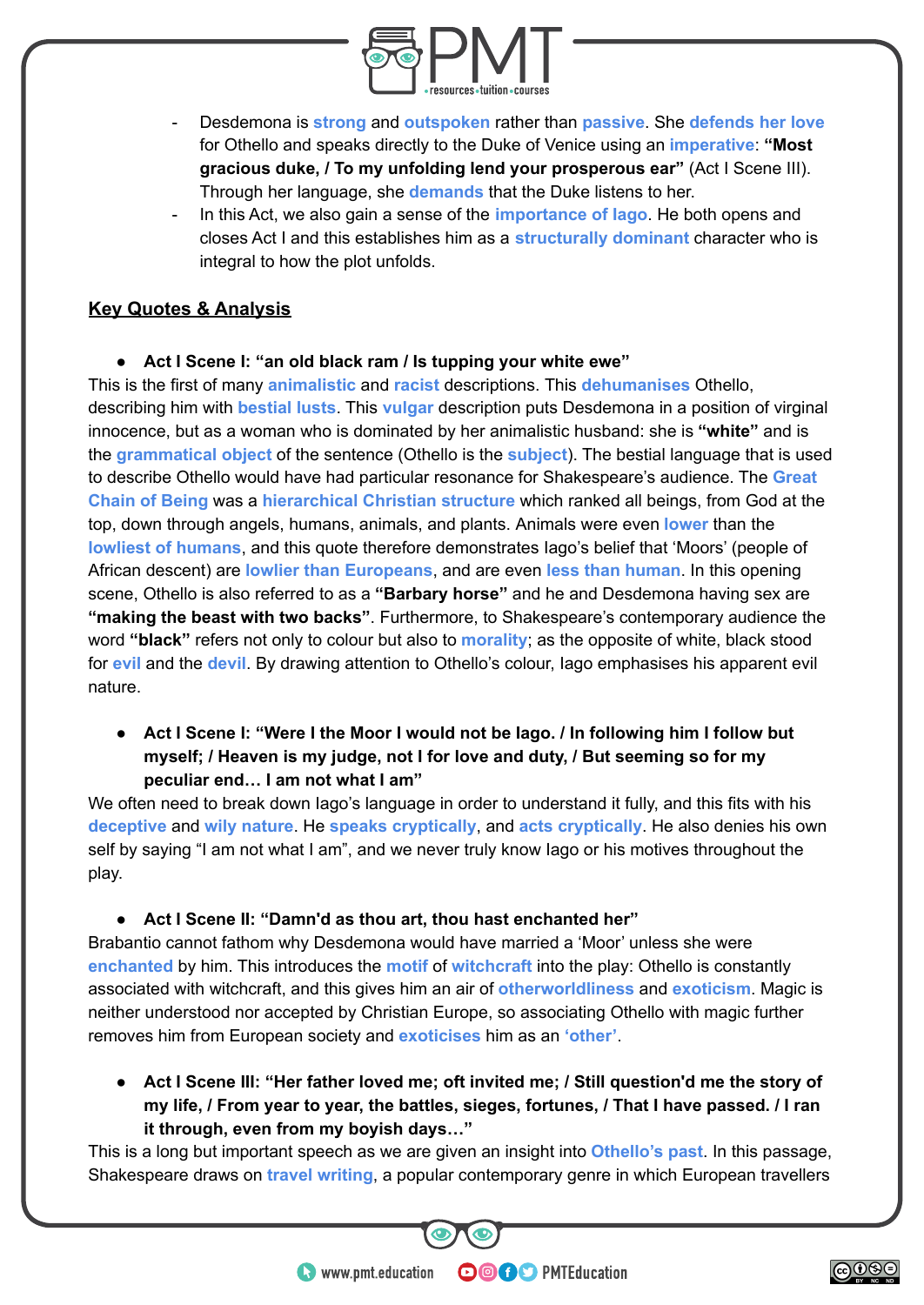

would explore previously unvisited territory and write down their experiences in a fanciful and

exoticised way. The difference here is that Othello, an African, is describing his own story but using the **style** of an **exoticised travel narrative** to please his European listeners. There is a sense that he is **performing** his own story: he **"ran it through"**, as you might run through lines for a rehearsed play. His experiences pile up through his use of **anaphora**: **"Of moving accidents... / Of hair-breadth scapes… / Of being taken…"**.

AO<sub>2</sub> TIP

Trv learning some key terms which describe the different language techniques that Shakespeare uses. This will impress examiners!

Othello goes on to describe how Desdemona would **"With a greedy ear / Devour up my discourse"**: This image can be **deconstructed** in several ways. On the one hand, it suggests that Desdemona is perhaps not so pure and innocent as she initially seemed because she is **"greedy"**, one of the **Seven Deadly Sins**. On the other hand, this image also suggests that Othello is "**devour[ed]**" by the Venetian listeners; they **consume** his background so that he may become a part of their society. This is indicative of a late 16th- / early 17th-century **fascination** with **'otherness'** and the **unknown**. This was a time of exciting **exploration**; in 1577-1580, **Francis Drake** completed his **circumnavigation** of the world in a single expedition, and a few years later in 1620 the **Mayflower** would carry English pilgrims across the Atlantic to the 'New World'. As a result of this **contemporary interest** in the unknown, Shakespeare's audience listens to Othello's story of far away lands and different people with an interested and **"greedy"** ear, just as Othello's audience does.

Othello refers to his journey as **"My pilgrimage"**. This indicates his **assimilation** into Christianity. His **non-Christian origins** are only acceptable to the Venetians because he tells them a **sanitised** version which ends in **conversion** to Christianity.

There is one more important image in this speech. In response to Brabantio's accusations that he enchanted Desdemona, Othello explains that his words are **"the only witchcraft I have used"**. Although he seemingly **denies** his use of witchcraft, he still **associates** himself with it. This is another indication that Othello is being **defined by his ethnicity** and fulfilling what the Europeans expect of him.

#### **EXAM TIP**

Think about what this speech tells us about Othello and Desdemona's early relationship, and their love. Why does Desdemona love Othello? Do you think it's because she feels pity for him, or because his storytelling wins her over? Are there any indications that she loves him mainly for his 'exotic' backstory?

**● Act II Scene I: "I hate the Moor: / And it is thought abroad, that 'twixt my sheets / He has done my office: I know not if't be true; / But I, for mere suspicion in that kind, / Will do as if for surety."**

This quote from Iago is easy to overlook as it comes at the end of Act I and is not referred to again. This offers another motivation for Iago's behaviour: he's heard a **rumour** that Othello slept with his wife, Emilia, and therefore seeks **revenge**. It might also explain the specific nature of the way in which he ruins Othello (convincing him his wife has had an affair, as lago believes his wife has).

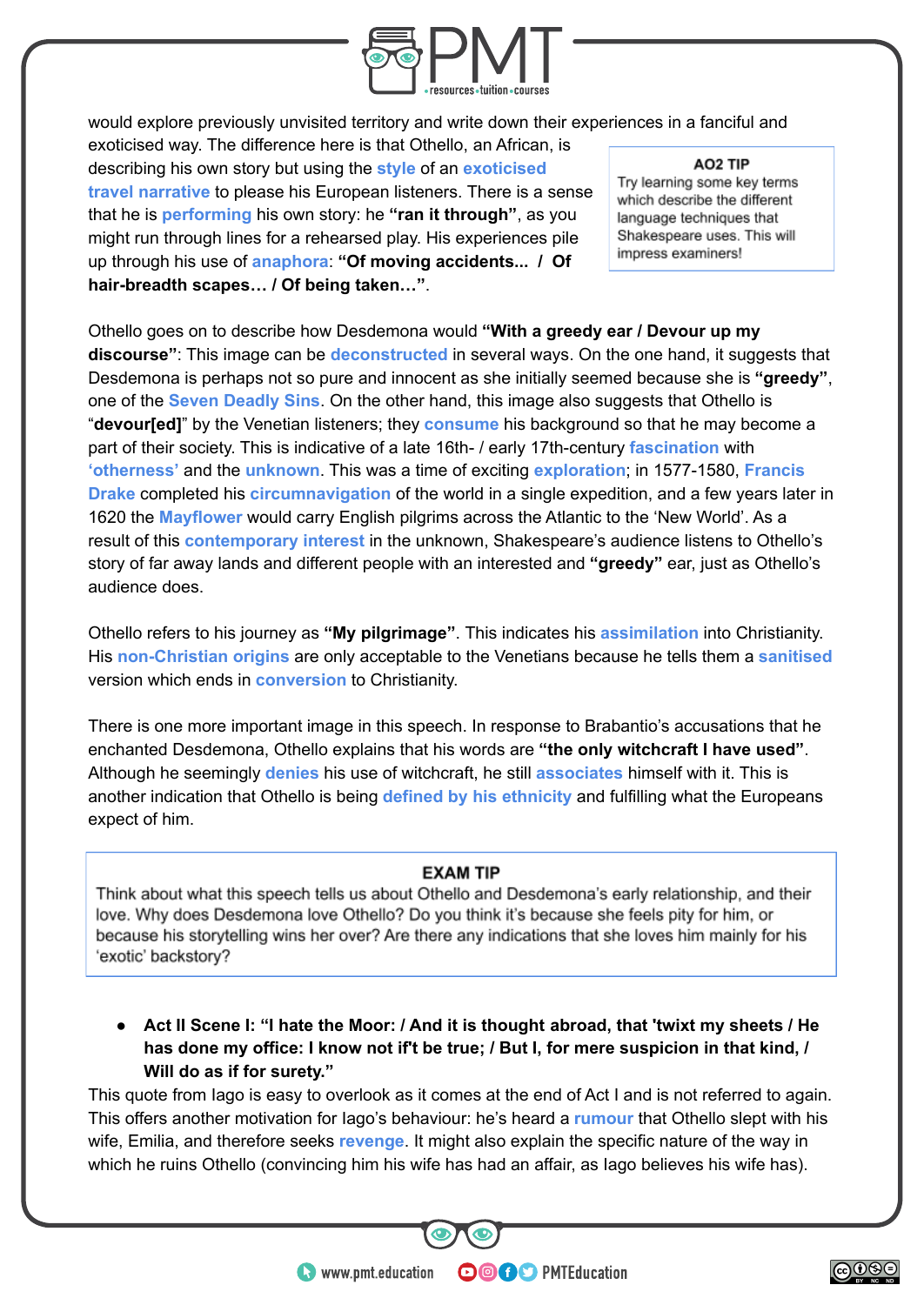

This also cements a clear **distinction** between Othello and Iago; the former is insistent that he will not act against Desdemona without proof, whereas Iago will seek revenge on **"the mere suspicion"**. However, we might **mock** Iago for this because there is absolutely no indication of an affair between Othello and Emilia in the play. So rather than offering a motivation for Iago, in a way it **undermines** him, as we question if he is **making up reasons without evidence** to justify his actions to the audience.

# **Analysis - Act II**

- After establishing the characters and the setting in Act I, Act II is where Shakespeare begins to **zoom in** on their relationships and motivations. The **external threat** of war with Cyprus is **dismissed** when we are told **"our wars are done"** (Act II Scene I) at the very beginning of this Act.
- Instead, Shakespeare sets up Iago's **"web"** (Act II Scene I) of **control** and **manipulation**; this is of much more interest than external factors such as war. By cutting off the external world, the **intensity** of the play and of the characters' relationships increases because we focus more on them.
- Shakespeare plays with **dramatic irony** throughout *Othello* and we see this firstly in Act II. For example, the audience is left with a sense of **foreboding** when Cassio takes Desdemona's hand at the end of Scene I. We can see that this is innocent, which makes our knowledge that this moment will be **twisted** against the innocent characters even more **horrific**.
- When Desdemona enters the stage after the brawl in Scene III, Othello ushers her off to bed again: **"All's well now, sweeting; come away to bed"**. This **foreshadows** the next moment we will see Desdemona in bed in Act V, when Othello **strangles** her. We will recall how **rapidly** their relationship **deteriorated** over a mere three acts of the play.
- Iago once again closes the Act with a **soliloquy**. He is the character with the most **on-stage time**, and he has many more soliloquies than Othello. Shakespeare seems more interested in delving into **Iago's psyche and motivations** than those of the **eponymous hero.**

#### **Key Quotes & Analysis**

**● Act II Scene I: 'With as little a web as this will I ensnare as great a fly as Cassio'**

Iago uses extensive **animal imagery** to describe Othello, but also refers to himself as a **spider**. This is a very fitting image for Iago's character, and allows us to **visualise** his role in the play. He spins a **wide web of lies** intended to **"ensnare"** and to **trap** many of the characters, including Othello, Desdemona, Cassio, Roderigo, and Emilia. The image of Iago as a spider also attributes to him a degree of **authority** over the **plot**. He is the character in charge of spinning the web and making the decisions that affect the other characters.

**● Act II Scene III: "Why, how now, ho! from whence ariseth this? / Are we turn'd Turks, and to ourselves do that / Which heaven hath forbid the Ottomites? / For Christian shame, put by this barbarous brawl"**

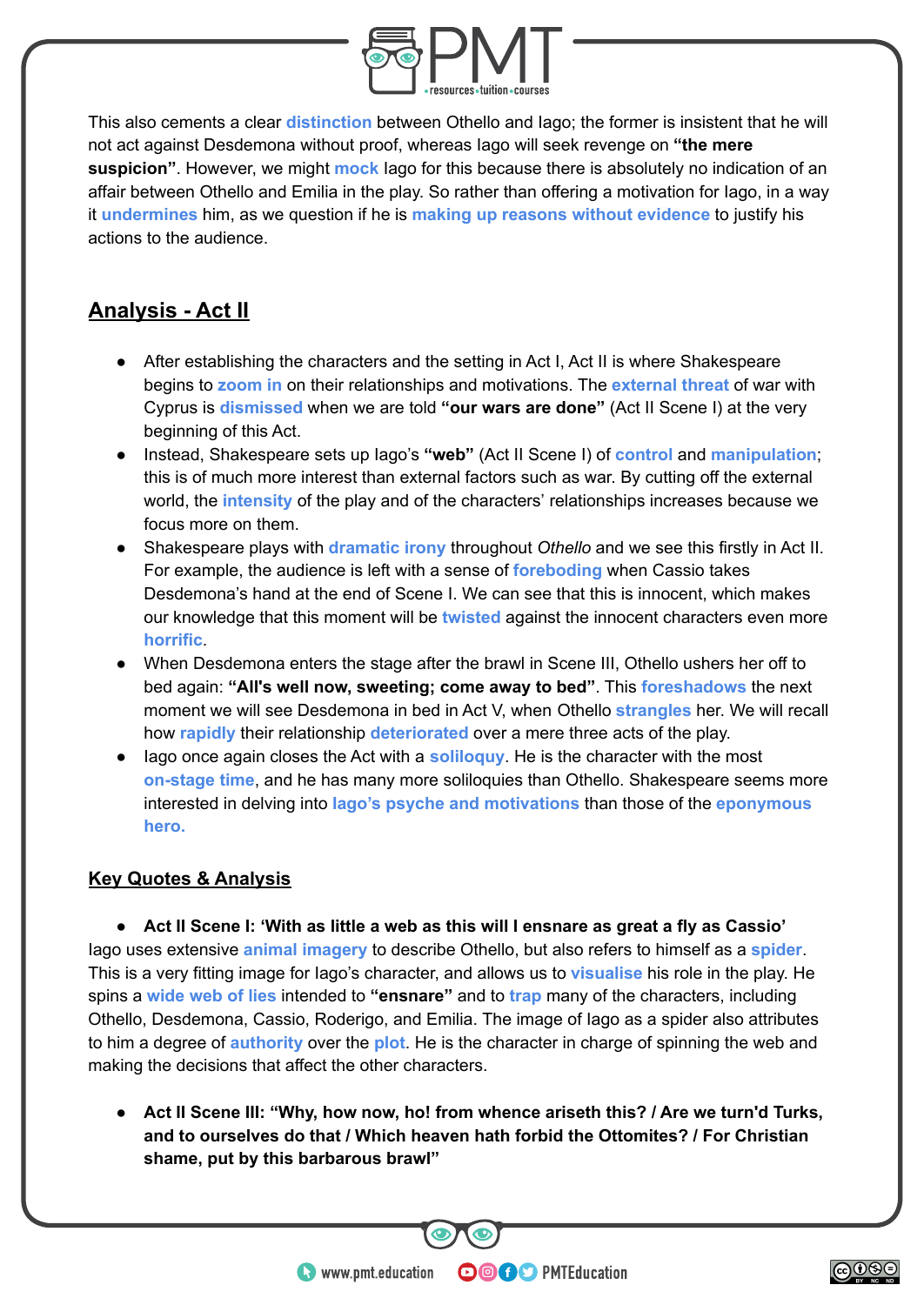

This quote from Othello reveals the **Venetian fear** and **dismissal** of **outsiders**. When they fight, they are compared to **"Turks"**, the very foreigners they are fighting against in the war. The Venetians clearly believe themselves to be **superior** and **more civilised**. The fact that Othello speaks this line is noteworthy, and on the one hand this suggests that he does not consider himself as an outsider as he abruptly dismisses other outsiders. But on the other hand this creates a sense of **foreboding** as we are aware that Othello himself will be manipulated and ultimately **purged** from Venetian society.

**● Act II Scene III: Reputation, reputation, reputation! O, I have lost / my reputation! I have lost the immortal part of / myself, and what remains is bestial. My reputation, / Iago, my reputation!"**

Cassio is **distraught** at ruining his **reputation**, and this quote reveals to us the importance of reputation throughout the play as a whole. Iago's manipulations ruin the reputations of Cassio, Desdemona, and Othello, all whilst he builds up his own **false reputation of honesty**.

Act II Scene III: "she's framed as fruitful / As the free elements [...] As [...] she for him **pleads strongly to the Moor, / I'll pour this pestilence into his ear, / That she repeals him for her body's lust; / And by how much she strives to do him good, / She shall undo her credit with the Moor. / So will I turn her virtue into pitch, / And out of her own goodness make the net / That shall enmesh them all."**

This quote, spoken by Iago, is an interesting insight into his attitude towards Desdemona. This depiction of her is **sexually charged**: she is **"fruitful"**, suggesting **fertility** and **productivity**, and has an **"appetite"**, i.e. a sexual appetite. In the early 17th century, Venice had a reputation as being a place of **female promiscuity** and **prostitution** (even more so than other cities) - its liberality applied to sexuality as well as the diversity of its citizens. When Iago frames Desdemona as unfaithful, he draws on and utilises these **stereotypes** of Venetian women. This quote also furthers our impression of Iago as a **mastermind** orchestrating the entire plot - he explicitly claims to be making **"the net / That shall enmesh"** the other characters. Furthermore, the motif of **black as evil** crops up again here. Desdemona and her innocence will be **tainted**: white will turn to **"pitch"**, a very dark black substance.

# **Analysis - Act III**

- Act III is the centre-point of the play and, as is typical in a tragedy, it is the **turning point** for the tragic hero.
- **Dramatic timing** is important in Scene I: Iago manipulates the events but is able to convince Othello that they are natural, for example by hinting that Cassio's exit is proof of his guilt.
- Act III Scene III is arguably the most important in the whole play, as Othello is **successfully convinced** of his wife's infidelity and decides he will kill her. He comes utterly convinced of Desdemona's guilt in a startlingly short space of time (fewer than 400 lines).
- Scene III draws a parallel with **medieval morality plays** in which Good and Evil are **personified** as characters who tempt the protagonist, or try to convince him to remain good. In *Othello*, Iago is the **personification of evil** whilst Othello tries to remain true to his **values and conscience**.

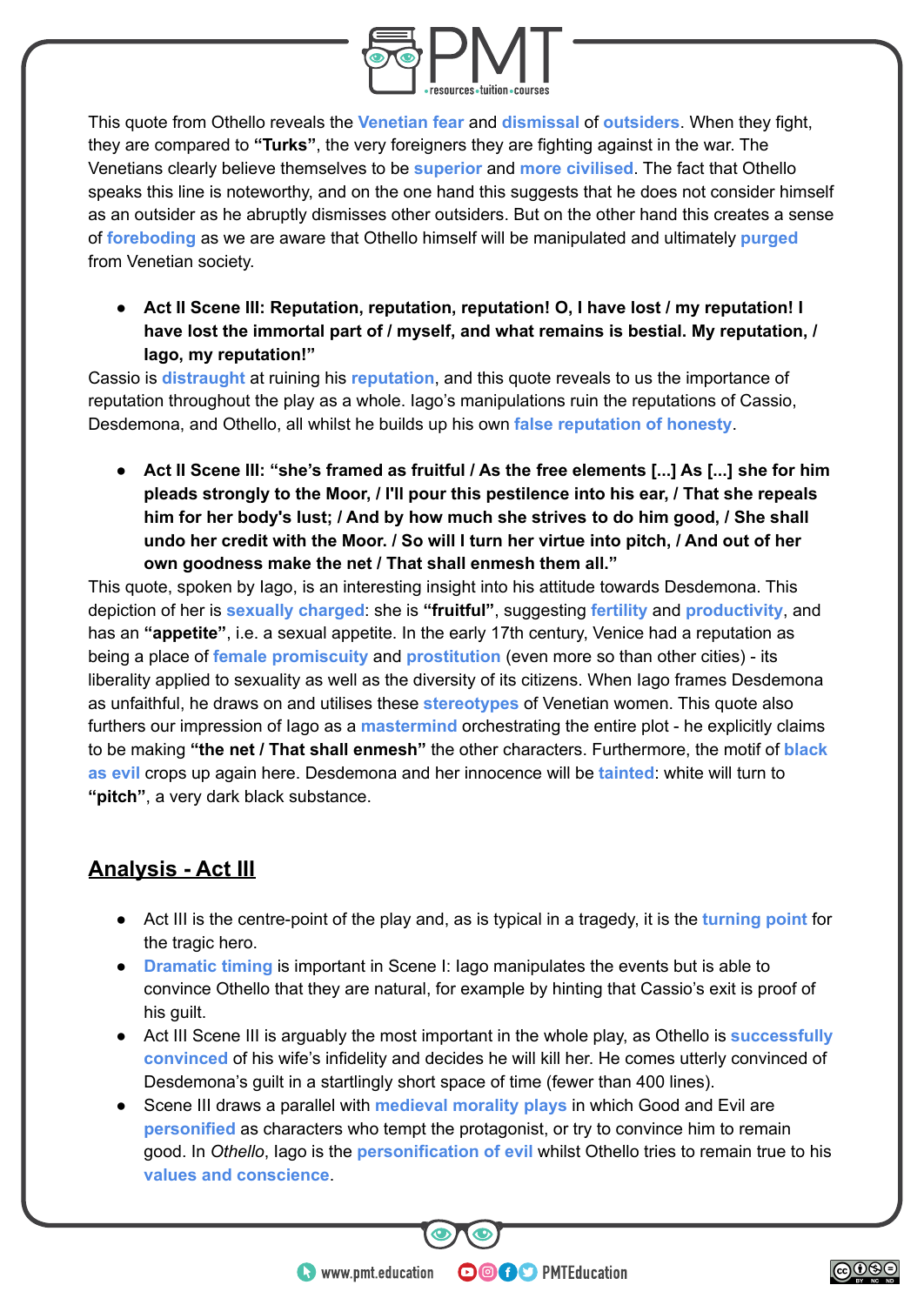

- We can think of the play's **structure** as a **hill**: we climb up in Acts I and II, before reaching the summit of Act III and rapidly declining in Acts IV and V.
- This analogy can also be applied to Othello's **mental state**: this is the last Act in which Othello is mentally stable, and we will see this in the **breakdown** of his language.
- Again, Shakespeare uses **dramatic irony** in this Act to increase the sense of **tragedy**. This is the moment from which there is no going back and the audience knows that after Othello determines to kill Desdemona, they are both doomed. From now on, we are simply watching the **inevitable** play out.
- We learn the full importance of the **handkerchief** as a **symbol** in this Act. As a gift from Othello to Desdemona, it **represents** his **non-Christian heritage** (it was a gift from his mother), but it also comes to represent **Desdemona's faithfulness**. When Othello believes she has given it away, she has not only given away the love that they shared but also her own body.
- Scene IV can be read as a **trial** scene, in which Othello is the **prosecutor** and Desdemona's failure to produce the handkerchief becomes the **evidence** that seals her doom.

#### **Key Quotes & Analysis**

**● Act III Scene III: "For she had eyes, and chose me. No, Iago; / I'll see before I doubt; when I doubt, prove; / And on the proof, there is no more but this,-- / Away at once with love or jealousy!"**

The theme of **seeing** is important in *Othello*. This is partly because of its focus on **colour**; Othello is aware that as a **"Moor"** he looks different to the Venetians around him, so when he says that his wife **"had eyes, and chose me"** the **subtext** is that she chose him **despite his ethnicity**. This is a subtle indication of Othello's **insecurities**, as he feels that Desdemona had to **overlook** his **ethnicity** in order to marry him, and he is constantly aware of his **difference**. This quote also introduces Othello's need for **proof**, and this idea will recur throughout the scene.

**● Act III Scene III: "I am glad I have found this napkin: / This was her first remembrance from the Moor: / My wayward husband hath a hundred times / Woo'd me to steal it; but she so loves the token, / For he conjured her she should ever keep it, / That she reserves it evermore about her / To kiss and talk to."**

This is another example of **dramatic irony**: Emilia does not realise the impact of her actions, but the audience knows that in stealing the handkerchief and giving it to Iago, Emilia unwittingly seals her mistress's doom.

**● Act III Scene III: "Villain, be sure thou prove my love a whore, / Be sure of it; give me the ocular proof: / Or by the worth of man's eternal soul, / Thou hadst been better have been born a dog / Than answer my waked wrath!"**

Othello comes back to the importance of **sight** and of having **visual proof** of Desdemona's infidelity. His **insistence** on evidence is a testament to his **honesty** and **nobility**, but it also leaves him **open to manipulation** because when Iago falsely produces evidence, Othello immediately determines to murder his wife. The exclamation at the end of this quote tells us that Othello shouts at Iago here, indicating his **rising temper** and **anger**. The **2015 RSC** production of *Othello* included a **torture scene** at this moment in the play: Othello interrogated Iago to ensure he was

**OOOO** PMTEducation

**htms://www.pmt.education** 

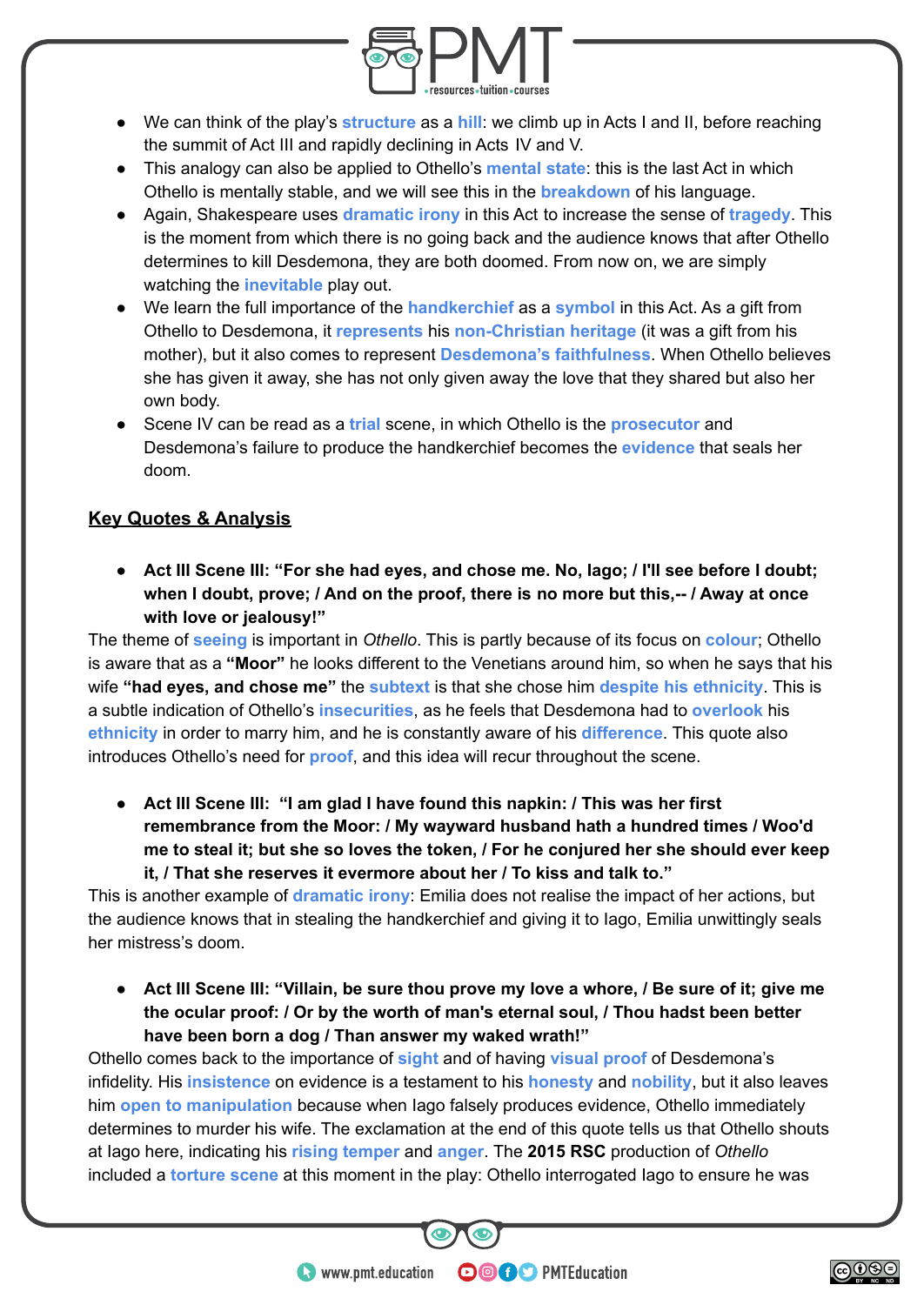

certain of Desdemona's infidelity. The addition of this scene **solidified** the audience's notion of Othello's absolute **dedication** to determining the truth.

**● Act III Scene III: "Arise, black vengeance, from thy hollow cell! / Yield up, O love, thy crown and hearted throne / To tyrannous hate! Swell, bosom, with thy fraught, / For 'tis of aspics' tongues!"**

This is where we start to see the **break-down** of Othello's **mental state** through his **language**. His increasing anger is evident here through his repeated **exclamations**. He is losing control over language, just as he loses control of his temper.

# **Analysis - Act IV**

- From Act IV, we witness Othello's **mental and physical breakdown** as he is **consumed** by **jealousy** and **anger**. As is typical of a tragedy, the general law and order of society also breaks down as the tragic hero falls from grace.
- Othello **hits** Desdemona in Scene I, and this is a strong **reversal** of the earlier love and affection that was so visible between the couple in Acts I and II.
- The arrival of Lodovico, a messenger from Venice, in Scene I **broadens the scope** of the play and reminds us of the external world. However, we know that by this stage Othello has become too wrapped up in his own **jealousy and confusion** that he will not make it back to Venice.
- Desdemona puts her **wedding sheets** on the bed that she is to sleep in. She will be murdered in this bed while she sleeps, so the wedding sheets become her **symbolic grave**. This is fitting: the wedding sheets are used when the bride loses her **virginity**, and Desdemona is an innocent and a faithful wife, so she dies in sheets that symbolise this innocence.
- The sheets can also symbolise Othello and Desdemona's **marriage**, which was full of love when the first married but is now sadly full of hate.
- Emilia delivers a famous speech on **womanhood** and **marriage**: **"Let husbands know / Their wives have sense like them: they see and smell / And have their palates both for sweet and sour, / As husbands have"**. She speaks up for some of the **unfairnesses** that women faced in marriage, and defends their human rights. This is a strong moment for Emilia's character, who thus far in the play has only accidentally assisted Iago in framing Desdemona. It is a **precursor** to her confrontation of Othello and Act V, and her revealing of Iago as a liar.

#### **Key Quotes & Analysis**

**● Act IV Scene I: "Lie with her! lie on her! We say lie on her, when / they belie her. Lie with her! that's fulsome. / --Handkerchief--confessions--handkerchief!--[...] Pish! Noses, ears, and lips. / --Is't possible?--Confess--handkerchief!--O devil!--"**

We saw Othello's language begin to break down in Act III, but now it breaks down into several **short exclamations** and **clauses**. His speech is reflective of his mental state: he is struggling to think clearly and see past his jealousy. This is a clear **contrast** to Othello's **composure** that we

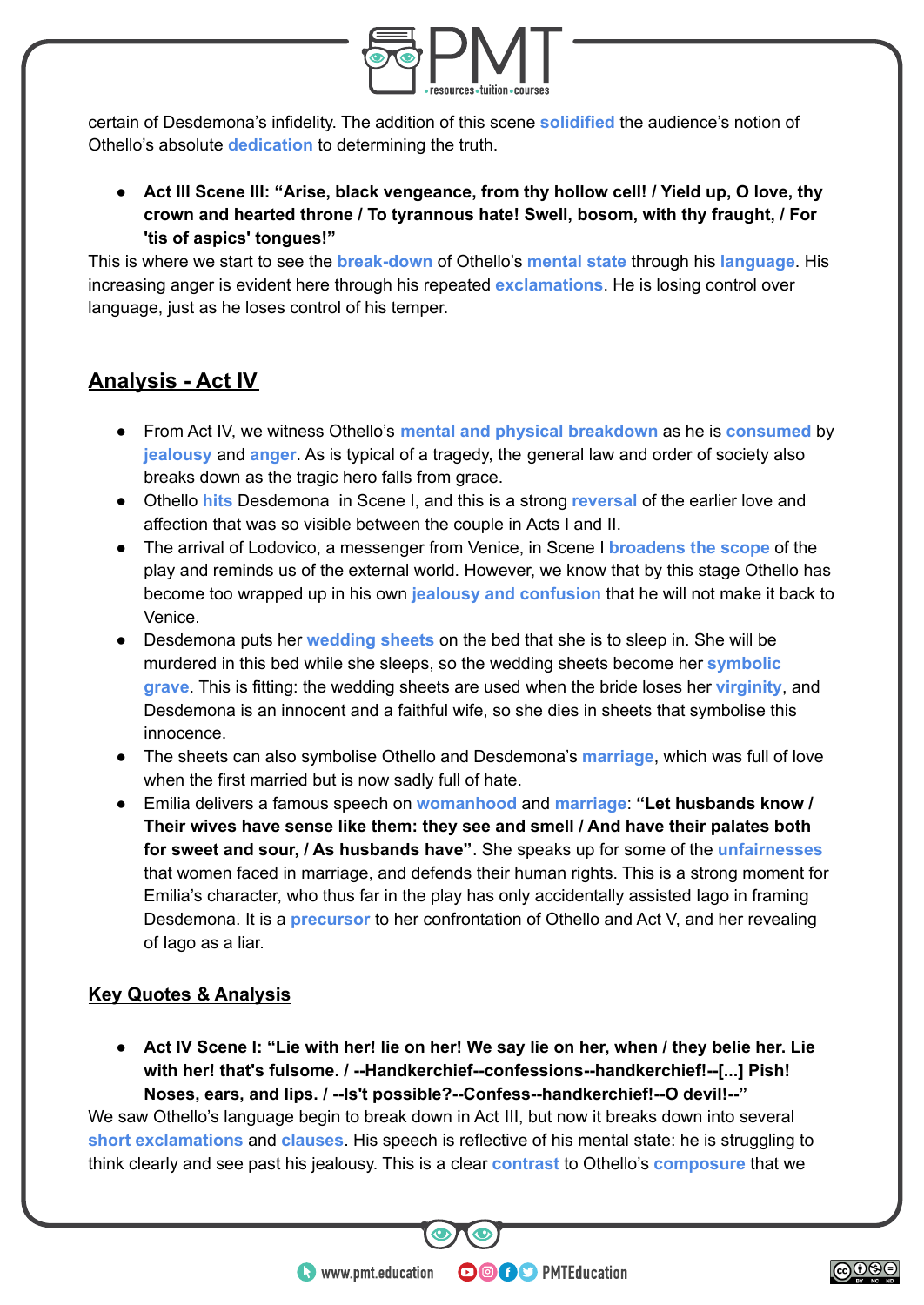

witnessed at the beginning of the play, where he spoke **fluently and poetically**. His repetition of "**handkerchief**" also indicates his **obsessive fixation** - this apparent evidence of Desdemoma's affair is what his decision to murder her hangs on.

**● Act IV Scene I: "Do it not with poison, strangle her in her bed, even / the bed she hath contaminated."**

Iago draws attention to the **marriage bed**, which Desdemona ironically has not **"contaminated"**. She is as good and innocent as the day she married Othello, and this is symbolised when she makes up the bed with her wedding sheets again.

**● Act IV Scene II: "his unkindness may defeat my life, / But never taint my love. I cannot say 'whore:' / It does abhor me now I speak the word;"**

Desdemona's speech in this Act strongly contrasts Othello's. She **retains her composure**, even with the creeping knowledge of her **imminent death**, and this is indicated in her **calm** and **poetic language**. She draws attention to her own **goodness** and **purity**: she will not allow herself to be **"taint[ed]"**, and cannot bring herself to even say the word **"whore"**. This directly contrasts Othello who, earlier in this scene, called her a **"whore"** and an **"Impudent strumpet!"**. By this stage in the play, Shakespeare draws our attention to Othello and Desdemona as opposites: Othello as **dark and evil**, and Desdemona as **white and pure**.

# **Analysis - Act V**

- Act V is where we see the minor characters' plotlines come to a close. Roderigo is killed by Iago and we realise just how **futile** his role in the play was; he was simply a pawn for Iago, and is killed when he is no longer useful.
- Othello's **soliloquy** at the beginning of Scene II is calm and composed, and reminds us of his characterisation in Acts I and II. He is no longer **raving and confused**, but instead **deadly certain** on his course of action. This heightens our **sense of tragedy** because he has been so far manipulated by Iago, he almost resembles his old self, yet he is certain of his wife's quilt.
- Desdemona is an image of **perfect innocence** in this Act: she is sleeping in her white wedding sheets. As she is smothered, she begs to say **"one prayer!"** but she is denied this.
- Emilia is a **strong voice** in the final scene. She defies her husband on numerous occasions in order to speak the truth: **"No, I will speak as liberal as the north: / Let heaven and men and devils, let them all, / All, all, cry shame against me, yet I'll speak"** (Act V Scene II). She speaks out despite Iago threatening her, and she eventually pays with her life when he stabs her. Despite the fact that Desdemona has been silenced, Emilia becomes the **final strong female voice** of the play.
- Othello now calls Iago a **"devil"** and although his **realisation** comes too late, it does restore some sense of right to the play.
- Othello **kills himself** to **atone** for his wrongdoings. **Suicide** in the context of Jacobean England is even more of a **tragic end** for the protagonist since it was considered a **mortal**